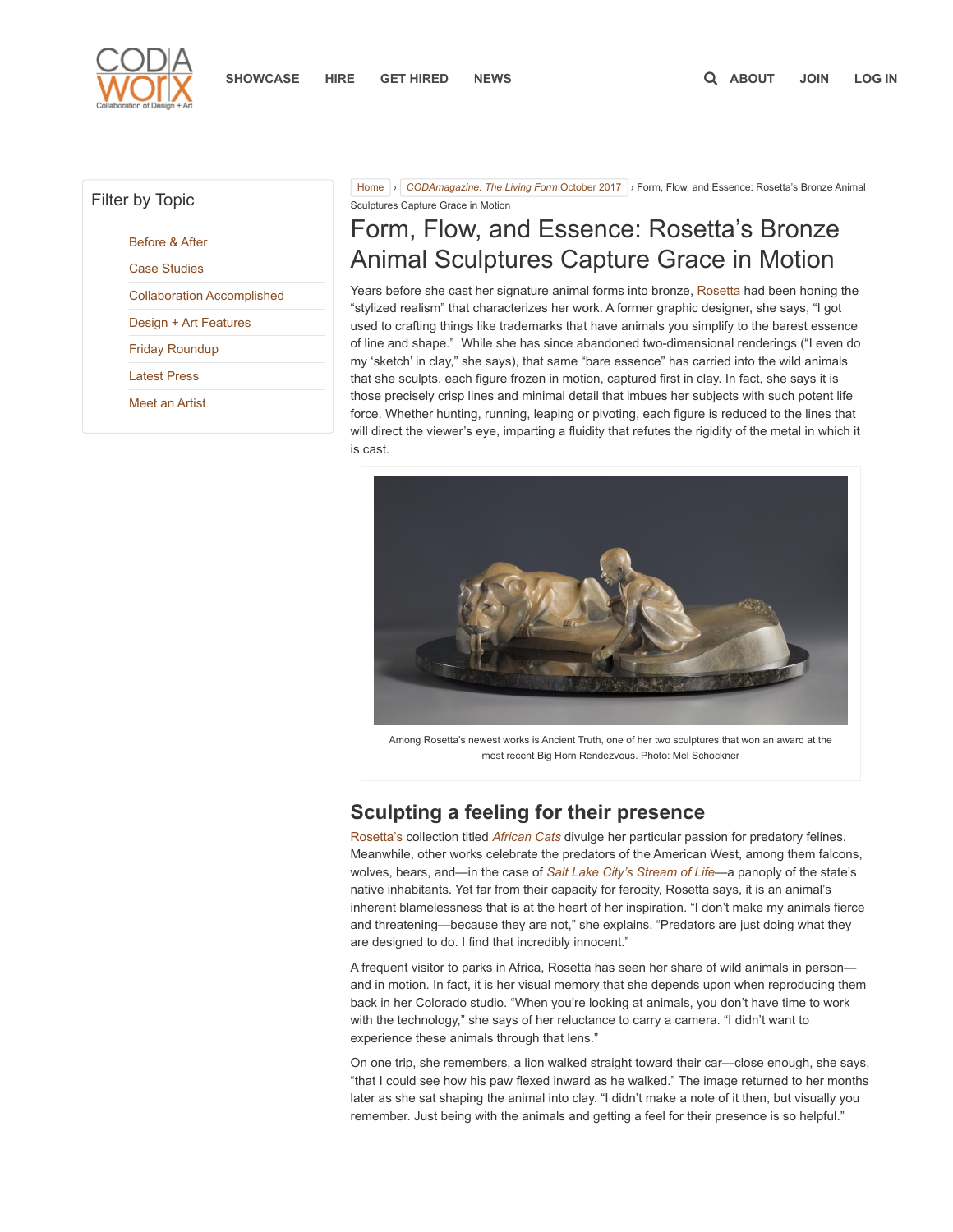and private spaces around the world. Oftentimes, she says, animals have been commissioned or "adopted" by corporations, organizations, and individuals who feel an affinity with the qualities they express. Two pieces, for example—Reach for the Sky and The Leap—now reside outside schools attracted to the works' sense of ambition and possibility. [Running Cheetah](http://rosettasculpture.com/portfolio/african-cats/index.html), an icon for a multinational corporation, was first gifted by colleagues to the company's CEO. Realizing the figure exemplified their company's values of "absolute responsiveness," he has since commissioned several large-scale versions to stand as sentinels at the entrance to each new headquarter. (It helps, Rosetta says, that the style of her sculptures—at once realistic and interpretive—pair easily with both classic and modern architecture.)

Perhaps there is no better example of an organization sharing the sculptor's love for an animal than [that of Chapman University](https://www.codaworx.com/project/panther-pride-chapman-university), where the artist's panthers (the school's mascot) have become a source of great pride. Every few years, another of Rosetta's figures seems to take up residence throughout the campus. [Charging Panther](http://rosettasculpture.com/portfolio/large-bronzes/index.html) is rolled out onto the football field for players to stroke for good luck. Two others, Panther and The Leap, guard the field's entrances. Panther Alert surveys the campus' central plaza below. ("I love that aspect of the cats," Rosetta says. "They will be very patient and look and watch and wait.")

The university's latest request, a "mother and child" monument, greets residents in the campus's newest dormitory. Comprised of a cub looking lovingly up at its mother, Rosetta says Panther's Pride was a



"I try to show in the cubs' the reaction to mom and there's a real affection there. They are very good and attentive mothers but they take very seriously their job which is to feed and protect them, neither of which is easy and fails quite often. There are wonderful scenes of affection, mother's licking cubs, playing with cubs, etc. but that's not what I am bringing out in them. I want to show that this mother really has a job here. And she is totally dedicated to protecting and nurturing and feeding her cubs. That fierceness is a manifestation of her affection." Photo courtesy of Chapman University.

particularly inspired request. "When you go to college you are away from home—your mother, your family, the feeling of being protected and nurtured," she says. "I wanted students to feel their new college family would fill such a role and teach them how to survive on their own."



"Cheetahs on the Run" Dowagiac, MI. Photo: Mel Schockner

In fact, Rosetta says, when a client embraces the entirety of an animal she feels the greatest reward. "With Chapman University, I liked that they don't just want a growling cat saying, 'We're mean!' Instead, they are using it to express a lot of different qualities depending on where it is on campus." For clients in Michigan looking to memorialize a local philanthropist, it was the woman's love of cheetahs that led them to Rosetta. Today three 9.5-foot bronze

cheetahs lunge mid-run in her honor. "They called it [Cheetahs on the Run](https://www.codaworx.com/profile/rosetta-sculpture/684) due to their endangered status," Rosetta says. "I thought it was beautiful."

Eager to inspire in viewers to cherish each animal as she does, Rosetta's stylized interpretations of their forms are what allow her to emphasize their grace and power. In the end, her sculpted animals impart a life force of their own, lending all of us a sense of their presence.